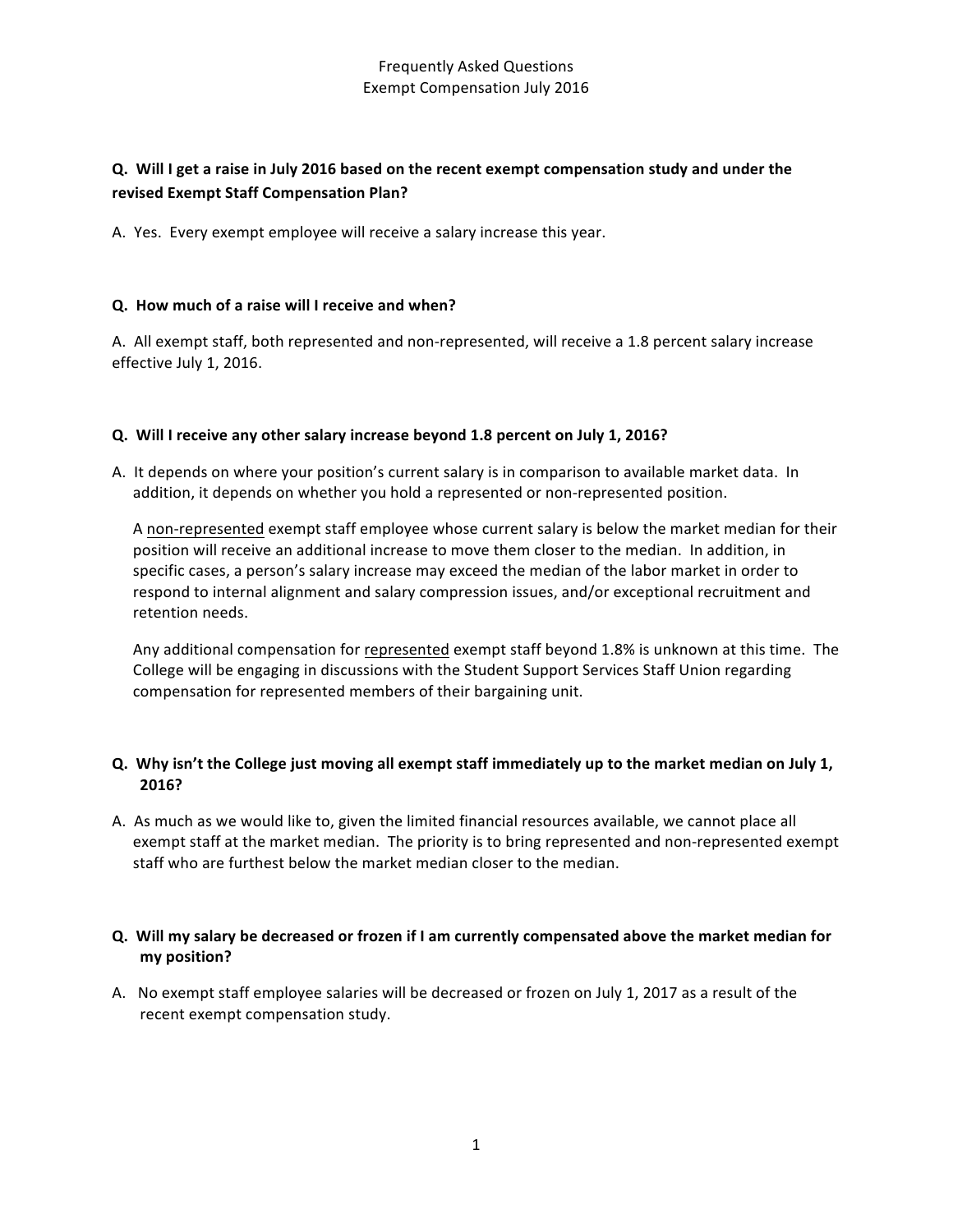### **Q.** How will I know what my salary increase amount will be on July 1, 2016?

A. Each employee will receive a statement reflecting the employee's salary increase for their position effective July 1, 2016. This written summary will show, at minimum, the 1.8 percent increase and, where applicable, any additional increase to move the employee's position closer to the median of the market.

### **Q.** What are the underlying values of the new Exempt Staff Compensation Plan?

A. The College will maintain an exempt staff compensation program directed toward attracting and retaining a qualified and diverse workforce within the boundaries of financial feasibility. Exempt staff employee compensation, including benefits, will be competitive and internally equitable.

### **Q. What sources did the College use to establish market data for each position?**

- A. In 2014, the College engaged outside counsel to examine external position-matching and a range of market data sources. In an effort to find the best comparisons, the following sources were used:
	- **CUPA (College and University Professional Association) Professionals in Higher Education 2014-2015 (Master's Degree institutions)**
	- CUPA (College and University Professional Association) Administrators in Higher Education **2014-2015 (Master's Degree institutions)**
	- **•** Economic Research Institute (ERI) Salary Assessor 2014
	- **Milliman Northwest Management & Professional Salary Survey 2013**
	- **Milliman Washington Public Employers Survey 2013**
	- **State of Washington's non-represented jobs**

#### **Q. Why did the College choose these sources?**

A. These surveys prove a wide range of relevant

The CUPA HR surveys allow us to select regional and national peer master's-degree level institutions in the public sector for individual job pricing and determination of competitive salary range for exempt administrative and professional positions.

ERI's Salary Assessor provides compensation data (mean, median, percentiles) for both base pay and incentives for more than 6200 position titles. Data is reported by location, industry and size.

The Milliman surveys provides data on up to approximately 219 positions with information provided by 31 Washington public sector employers and 214 major employers within Washington, Oregon and Idaho.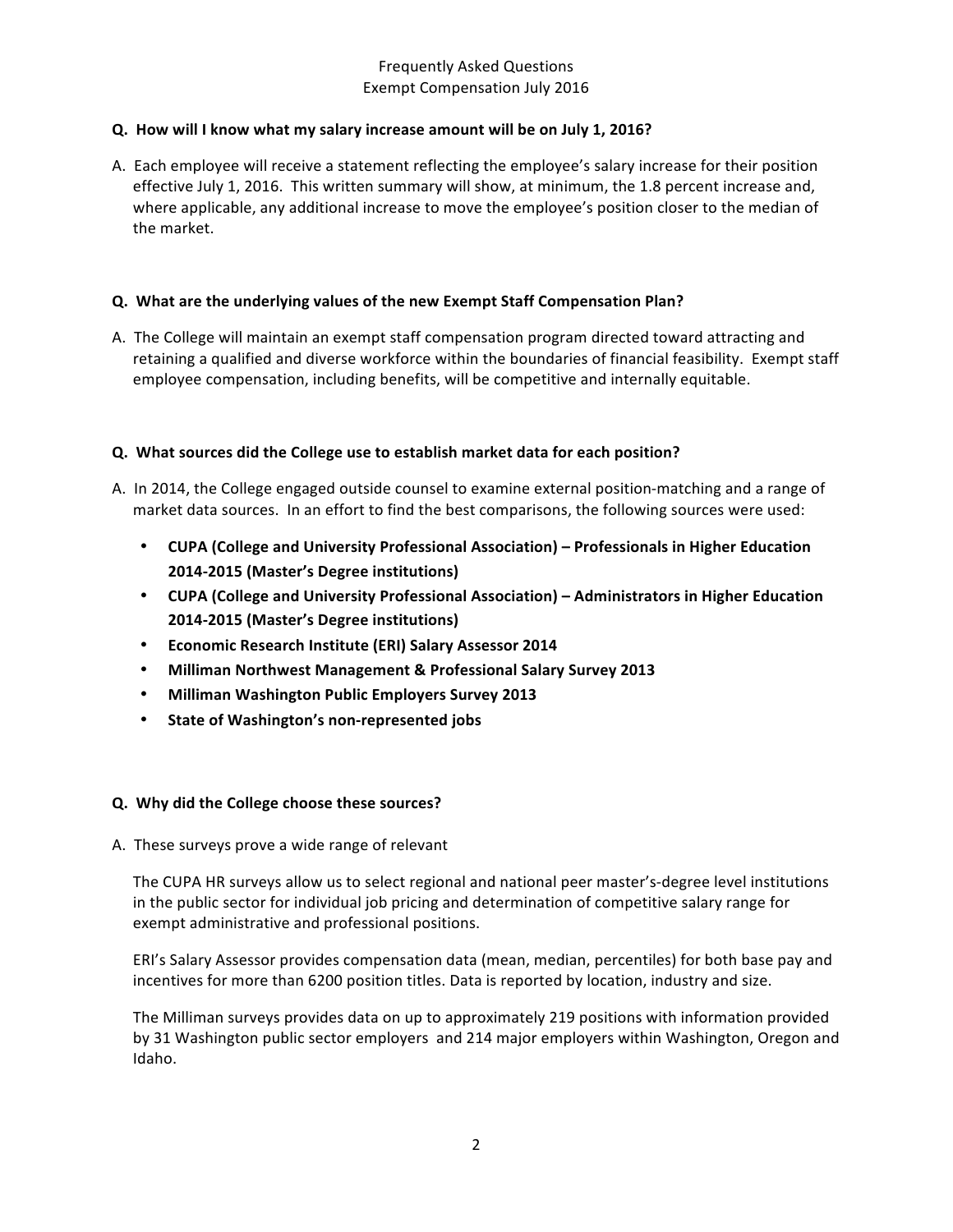The State of Washington's non-represented jobs were assessed for comparability to our exempt staff positions. This effort provided additional comparison information from comparable public sector employees and data for salary compression and internal alignment issues.

#### **Q.** What was the College's general approach to determining the market value of a position?

A. The valuation/placement process involved matching existing exempt staff position descriptions to jobs in available salary surveys to establish market value. Other factors, included peer equity, compression, vice presidents' and chiefs' knowledge of the job, and consultation with directors.

#### **Q. How were positions without market salary data assigned to a salary level?**

A. The vice presidents, chief of staff, and chief communications officer continued to use the existing "compensable factors" for position that did not have a market salary match. The Evergreen compensable factors are:

**Scope of Responsibility** – appraises the position's breadth and depth of either administrative or managerial influence;

**Supervision**– appraises the number (head count & FTE) and responsibility level of the positions;

**Accountability** – appraises the position's accountability for the allocation of resources and program results;

**Communication Skills** – appraises the position's requirement for proficiency in interpersonal, oral and written skills;

**Professional Capability Requirements** – appraises minimum Knowledge, Skill and Ability (KSA's); education; experience; and training necessary to perform the job.

**Creative Professional Performance** – focusing on the primary duties of the position, appraises the position's involvement with work activities requiring problem solving, invention, imagination, originality or talent in a recognized professional field.

# **Q.** What if I believe that my position was not placed on the appropriate salary scale or at the right level on the scale?

If you are a non-represented exempt staff member and you feel that your July 1, 2016 salary placement does not accurately reflect your position and work, you may submit a written request to your divisional vice president, chief of staff, or chief communications officer requesting a review of your position's salary placement. The written request must be received by August 8, 2016, and include, at minimum, a statement of:

- The salary level you believe is accurate for your position; and
- The reason(s) or rationale for the desired salary.